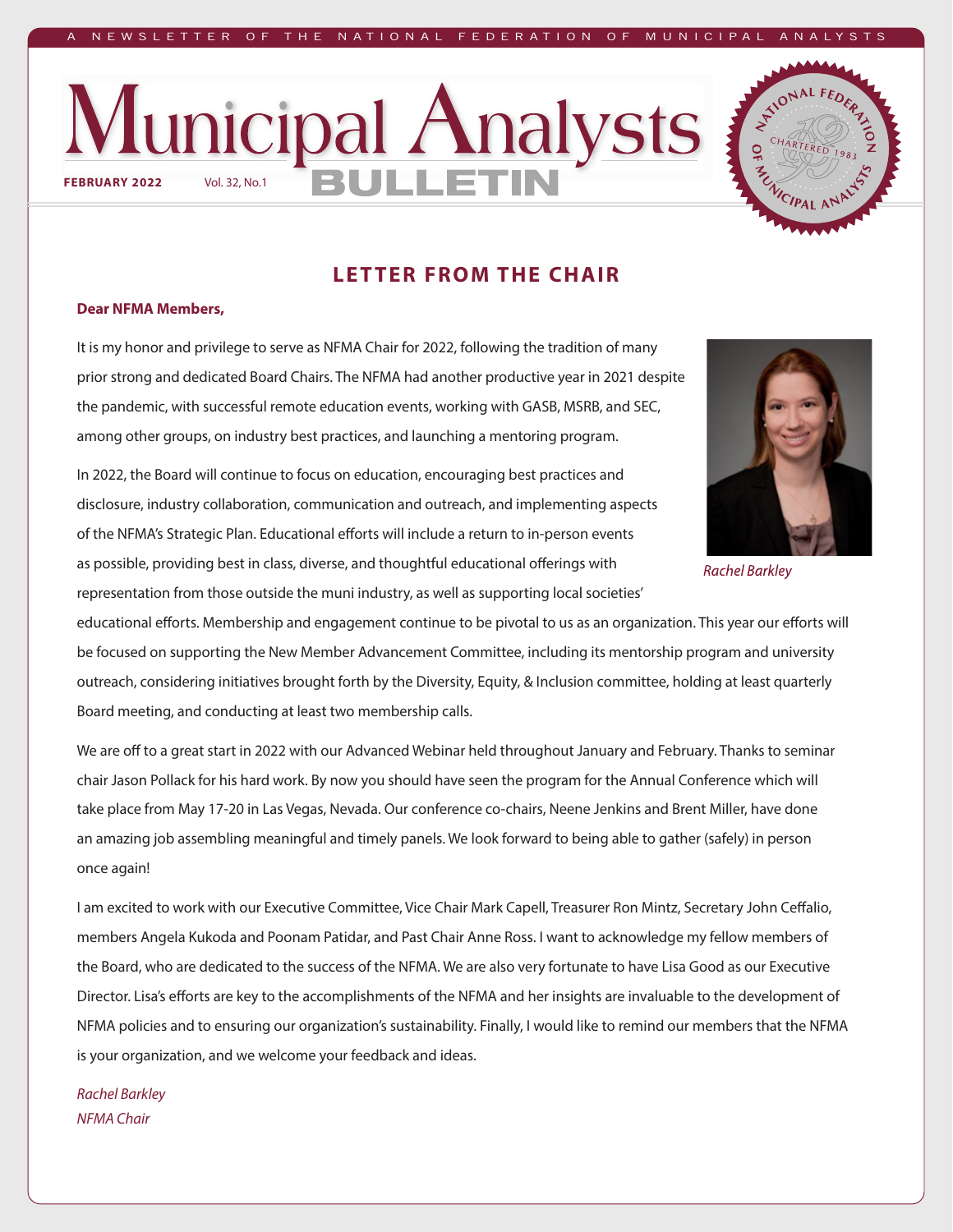#### NEWSLETTER OF THE NATIONAL FEDERATION OF MUNICIPAL

### **Industry Practices**

The Industry Practices Committee seeks to promote and communicate NFMA views on key issues affecting the muni market. In 2022, we will continue this effort by keeping NFMA members up-todate on market trends, legislation, and any other relevant actions by outside parties that impact our industry. To that end, the committee will work closely with the NFMA Executive Committee and the Board of Governors to coordinate NFMA's responses, as needed.

The committee's first outreach of 2022 began Wednesday, January 12 with a virtual meeting with Mika Morse, the SEC's Climate Counsel, on climate risk finance issues. During this introductory meeting, the NFMA succinctly summarized the idiosyncrasies of the municipal market in the context of ESG disclosure and the challenges pertaining to a lack of standardized definitions and processes. A follow-up call is expected in the second quarter of 2022.



Mark Capell

The MSRB recently released a Request for Information to the municipal market as part of the

development of its ESG disclosure regime. The MSRB is seeking feedback from market participants in an effort to formalize its own disclosure best practices. In response, the NFMA has reached out to its membership and organized a group to formalize our response. The MSRB is requesting all feedback by the first week of March.

The NFMA expects to release a paper on Green Bond disclosure. This paper follows a year-long effort by the NFMA's Green Bond Disclosure committee, which included an NFMA-wide survey of current views and expectations for Green Bond disclosure.

The MSRB has also begun beta testing some new functionality on EMMA Labs to include better search results from a "google-like" word search function. NFMA members will be providing the MSRB with feedback from these tests.

The Industry Practices Committee will also continue representing NFMA at forthcoming Disclosure Industry Workgroup (DIG) meetings. During these regular meetings, representatives from a cross-section of municipal interest groups convene to share information on recent or emerging developments related to disclosure and regulation.

If you have any ideas or issues that you would like to bring to the attention of our committee or would like to volunteer for future Industry Practices Committee projects, please feel free to contact Mark Capell mcapell@buildamerica.com or Erin Ortiz at eortiz@janney.com. *Thank you*.

*Mark Capell Erin Ortiz Industry Practices Chair, NFMA Vice Chair Industry Practices Co-Chair*

# Disclosure \_

We would like to thank Dennis Whittaker of Arvest Wealth Management for the time he spent as chair of the Disclosure Committee. The NFMA was able to produce several important papers under his guidance. We would also like to welcome Maria Matesanz to the position of co-chair of the committee. Maria is an Infrastructure Advisor with the U.S. Department of the Treasury's Office of Technical Assistance.

The committee is currently working on two recommended best practice in disclosure white papers (RBPs)—one for the public power sector and the other for state revolving funds. The latter will be our first for this sector. The public power RBP team is being led by John Murphy of PFM's Munite LLC. The state revolving fund RBP is being led by Major Parkhurst of Fitch Ratings. We are very grateful for their time and assistance.

As always, if you have any ideas for future RBPs or would like to be involved in the NFMA's disclosure initiatives, please contact Angela Kukoda (akukoda@seixadvisors.com) and Maria Matesanz (maeugeniamatesanz@gmail.com).

#### **Best wishes!**

*Angela Kukoda Maria Matesanz*

*Disclosure Committee Chair Disclosure Committee Co-Chair*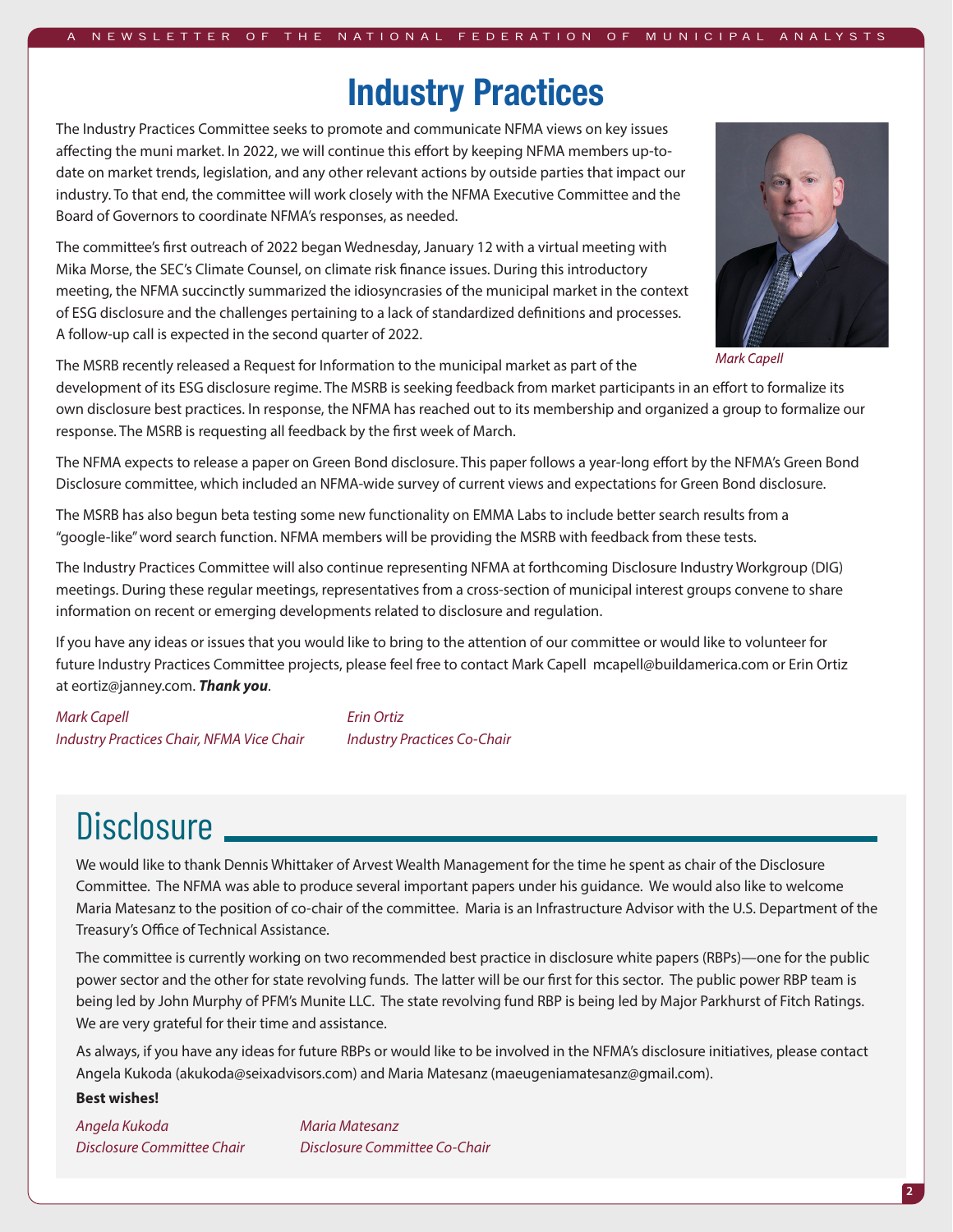

In 2021, NFMA conferences were virtual, including all five Education committee events: Annual Conference, Advanced Seminars, Introduction to Municipal Bond Credit Analysis and What Analysts Need to Know About Government Accounting. For 2022, after one more virtual event, we plan to see each other in person again!

The 2021 winter Advanced Seminar began with a keynote from Professor Sergio Rebelo on demographic trends, followed by a series of three demographicthemed webinars. On February 4 we explored what demographic trends mean for municipal credit. On



John Ceffalio

February 17, the series looked at changes to workplace staffing, and then on February 24 we will examine what demographic and staffing trends mean for transportation. Jason Pollack is leading this year's Advanced Seminars.

Registration is now open for the NFMA's Annual Conference to be held in person at the Four Seasons in Las Vegas, held May 17-20. Neene Jenkins and Brent Miller are co-chairs.

This fall's Advanced Seminar is expected to be in-person. We expect to announce a topic and call for volunteers soon. Please consider volunteering your expertise. Finally, this fall we expect the Introduction to Municipal Bond Credit Analysis to be in-person. Carol Spain and Eric Kim will chair this event.

*John Ceffalio Education Chair, NFMA Secretary*



The Southern Municipal Finance Society is excited about the Year of the Tiger! We've continue to make great strides on our website with significant enhancements. Please click on https://smfs.memberclicks.net/ and have a look. A big thanks goes to Andy Hobbs who has done the brunt of the website work. He has big plans as the new education chair, including a series of recorded interviews with various municipal market participants. Gera McGuire, our past education chair, tirelessly amassed a selection of pertinent articles and disseminated them to members. We held board elections in January and welcome some new faces on the board. The South had strong representation on the recent NFMA demographics panel. We're planning on scheduling some SMFS get-togethers at up-coming conferences. We'll keep you posted.

#### **Thank you**,

*Ted Damutz SMFS Chair*



This winter, CMAS organized two events: a virtual holiday party and our annual outlook event.

In December, we hosted a virtual munitrivia in lieu of our typical in-person holiday party. Our very own Mike Grygo, along with the help of the board, put together several rounds of all muni-themed trivia. We used Zoom to break out into teams which helped facilitate networking. In between rounds, we also had a virtual cocktail making class. All participants were sent a muni-themed cocktail making kit. We would like to thank Fitch Ratings for sponsoring the event and helping us provide swag to the winning team.

In January, we partnered with our sponsor Mesirow Financial to host our annual outlook conference. Together, we nimbly pivoted to a virtual forum due to the Omicron outbreak and had great participation. Our speakers included Josh McCallum, Chief Economist with Allstate, Tim McGregor, CFA, Head of Municipals at The Northern Trust Company, and Tom Kozlik, Head of Municipal Research and Analytics with Hilltop Securities. We want to give a big thank you to all of our speakers as well as Mark Whitaker, who helped organize the event, and Emily Wadhwani who was our moderator. At the end of the outlook, we conducted a poll to get feedback for event planning through the remainder of 2022.

We look forward to our next event scheduled for March 30. We will be holding an advanced accounting seminar with Dean Mead of GASB. Our current plan is to have the event in-person over lunch. We will continue to look into events that comply with the health and safety needs of our membership while balancing the social aspect of our organization. In the meantime, feel free to reach out with any questions or feedback.

#### **All the best,**

*Carol Spain CMAS President*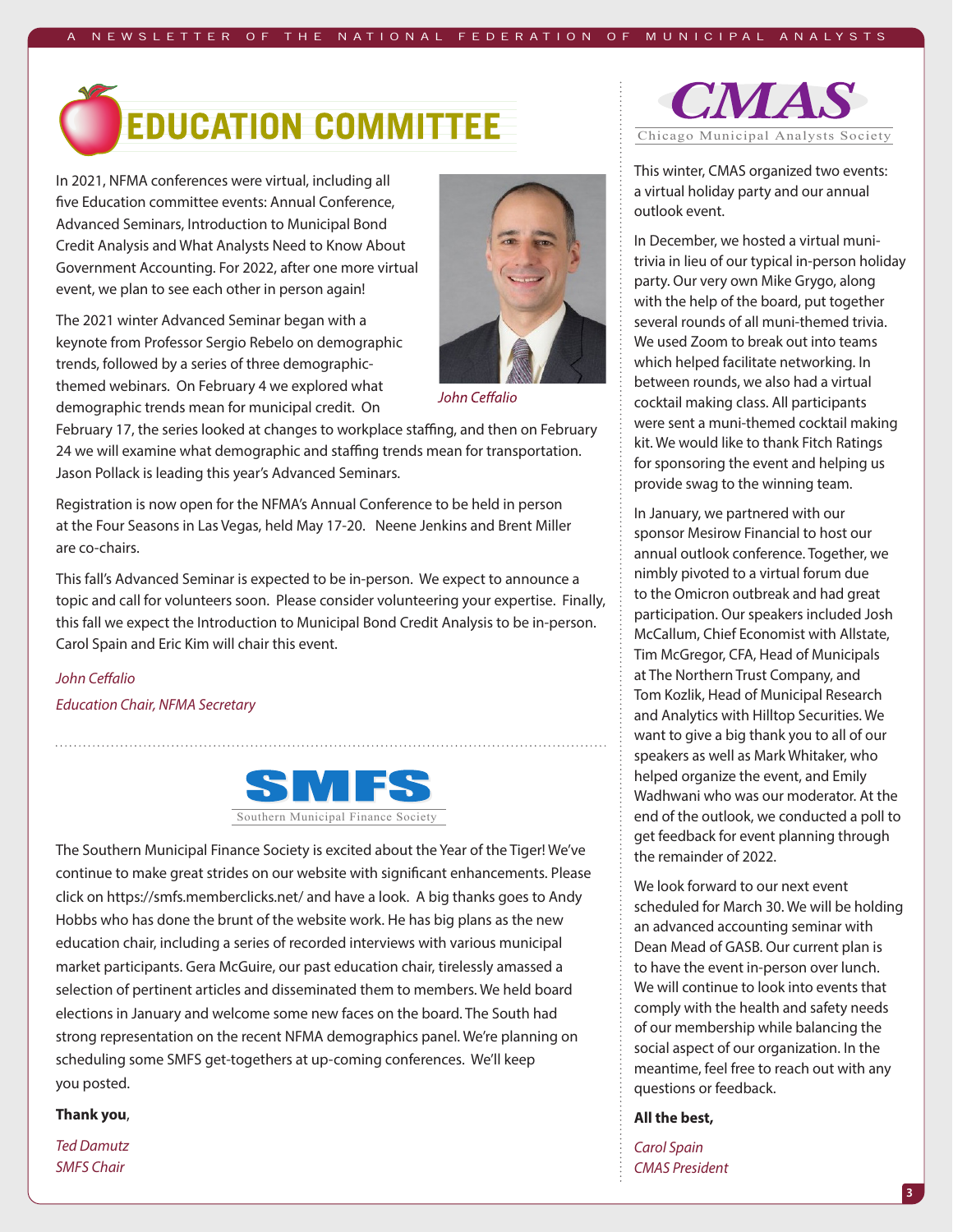

After another successful year of programming, we are looking forward to what's ahead in 2022. We have enjoyed the creative, informative sessions of our sister societies and the ability to co-sponsor events. Our intention is to return to hosting in-person events later this year. We miss the networking, conversation, and idea sharing for which our programs are phAMOUS for among the analyst community in the greater Philly area.

#### **2022**

We kicked-off the new year with a virtual event on January 13 with a Muni Market Outlook. We gained insight from our three panelists: Beth Ann Bovino, U.S. Chief Economist, S&P Global Ratings; Peter DeGroot, Managing Director, Municipal Research & Strategy, J.P. Morgan; and Tom Kozlik, Head of Municipal Research and Analytics, HilltopSecurities. Ted Molin of Wilmington Trust and PhAMAS's 2022 Program Chair did an excellent job as moderator. Thanks to all involved, with a special thanks to Bonnie Tessler and Lisa Good, for the diligence behind the scenes to make the event go seamlessly.

We are in the process of finalizing plans for a March program, which will be an interactive, virtual session with Dean Mead, no stranger to the NFMA, to provide an update on recent GASB accounting changes and developments. Details will be forthcoming.

For the remainder of the year, we are hopeful to organize during the summer months, "A Night Out" at a Phillies Game, as well as arrange a site visit to a Philadelphia-area municipal issuer, in addition to resuming regular in-person meetings during the second half of the year. We are in the early stages of planning panels on healthcare and higher education for later in the year. We are grateful to those members who have already offered event space, as well as to the generosity of the firms who have sponsored our events.

As always, please don't hesitate to reach out to anyone on the board if you have ideas for programs or other areas—we are always looking to leverage the talents of our membership or offer development opportunities.

#### **Board and Acknowledgements**

I feel fortunate and excited to work with such a wonderful and accomplished group of board members.

We continue to see our membership grow. As Vice-Chair/Head of Membership, I know that Ken Weinstein (ken.weinstein@pnc. com) will bring his creative thinking and thoughtfulness to expand our membership further.

A special shoutout and deep appreciation to Ellen Cannarsa (ellen\_l\_cannarsa@vanguard.com) who has served graciously as Program Chair for multiple consecutive years – not an easy task. Ellen has been integral to our timely program content and is our Treasurer.

We are thrilled to welcome Ted Molin (kmolin@wilmingtontrust.com) into the Program Chair role, who has already been collaborating within the PhAMAS board and membership, as well as other societies to plan the slate of programs for the year. Ted, I know you'll bring fresh ideas and enthusiasm to the role.

I want to extend a very special thanks to Jim Balazsy (james.balazsy@glenmede.com), for his leadership as Chair for the past two years, and board member in several roles. PhAMAS has benefited from your time, commitment, and vision. We trust you will continue to share your perspective and insight, in your role as Immediate Past Chair.

Last but not least, Bonnie Tessler, our Web Designer, continues to maintain our excellent website, phamas.org. Thank you to Bonnie and Lisa Good, whom we've relied on so much to produce our virtual programming to make us look and sound good, so the actual event goes off without a hitch.

#### **Best wishes to all for a PhABULOUS year!**

*Erin Ortiz (eortiz@janney.com) PhAMAS Chair*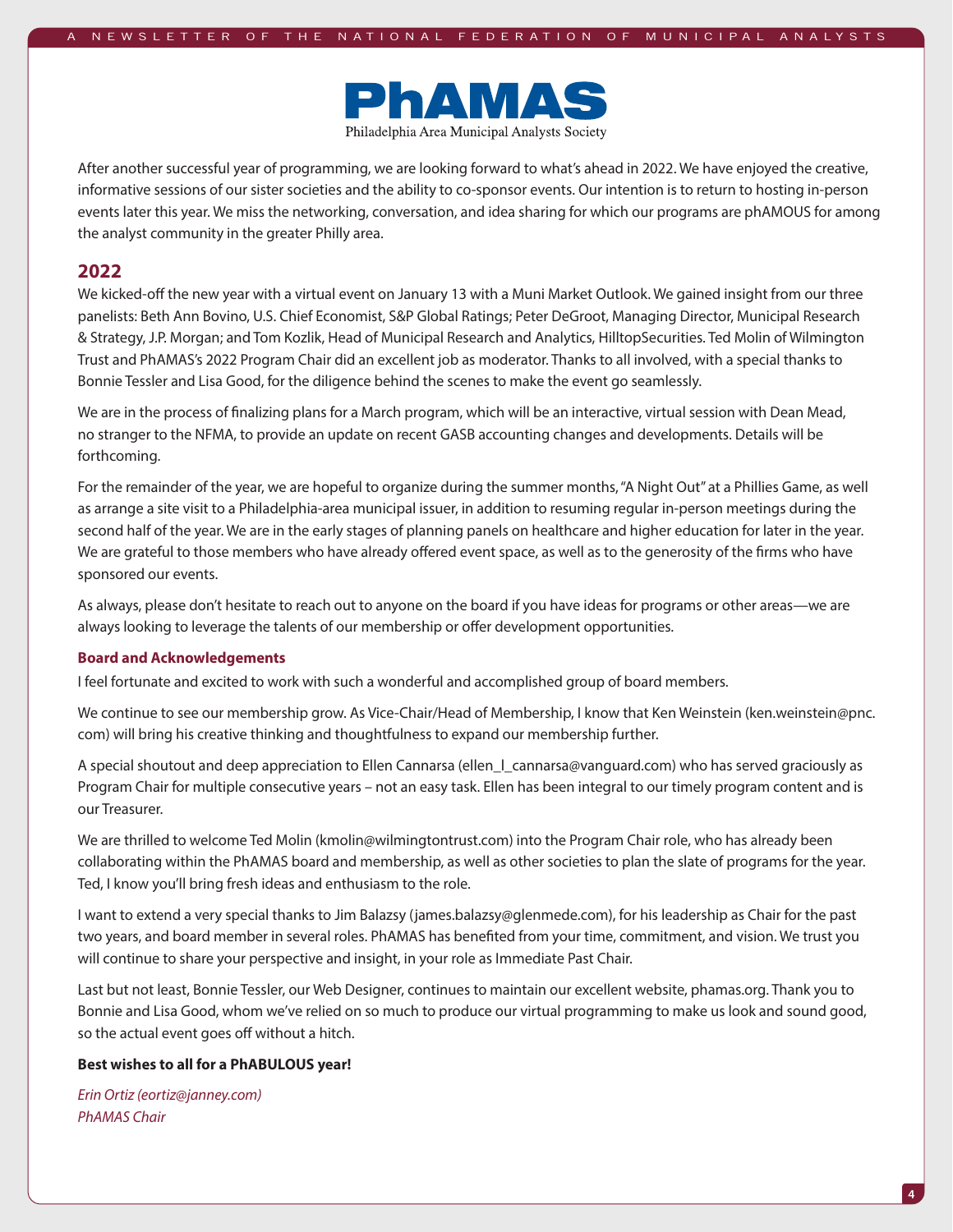

The **NFMA's New Member Advancement Committee** (NMA) is seeking both mentor and mentee volunteers for its inaugural Mentoring Program.

After a successful and informative pilot program in 2021, we are looking to expand to a full-scale program over the course of 2022.

#### **Program Overview:**

The principal goal of this program is for NFMA members to network and discuss a variety of topics to promote career development. The duration of the program is nine months (April through December) and if parties are interested, the mentormentee relationship can certainly continue. Please note that applicants can select to be a mentee, mentor or either role. We will assign partnerships and roles based on the applications received.

Confidentiality is of paramount importance for a program like this. We want every participant to feel safe in their respective mentor-mentee partnership. As such, we ask that every participant sign and adhere to a Non-Disclosure Agreement.

If you are interested in becoming a mentee or a mentor, please click on the link at the bottom of this email to download the application, and send your submission to NMA@nfma.org. The application deadline is March 1, 2022.

#### **Timelines and Deadlines:**

Mentee-Mentor Application Collection: February 10 – March 1, 2022

**Note:** *Only NFMA members are eligible for program selection.*

#### **Mentor-Mentee Pairs Notified:** March 7, 2022

The NFMA New Member Advancement subcommittee will match mentor-mentee pairs based on responses from the mentor-mentee application to find the best possible match. Mentor-Mentee matches will consider similarities in professional backgrounds/interests, stated goals for the program, pairing preferences submitted to the subcommittee. None of the submission responses will be shared with anyone outside the subcommittee, including your eventual mentorship partner.

#### **Mentee Only Orientation:** March 14, 2022

An hour long orientation will be held for mentees only to review mentee best practices in order to make the most out of the program and to answer any questions.

#### **Virtual Program Kick-Off:** April 1, 2022

Introductions, program overview presentation, and breakout sessions for the first mentor-mentee pair meeting.

**Program Duration:** Nine months (April through December)

**Meeting Schedule:** Target 1 Mentee-Mentor meeting per month

#### **Suggested Meeting Topics:**

**Meeting #1** - Continued Introductions & Discussion of Goals for Program

**Meeting #2** - Career advancement and staying competitive in every stage of your career

**Meeting #3** - Networking in the public finance community in a post-pandemic world

**Meeting #4** - Leadership/Teamwork

**Meeting #5** - Prepping for performance evaluation and touting achievements

**Meeting #6** - Ethics and purpose in day-to-day work

**Meeting #7** – Coping with Setbacks and Managing Difficult Relationships

**Meeting #8** – Work/ Life Balance

**Meeting #9** - Program Conclusion & Tips for the Future

**Note:** *We will do our best to match all applicants but cannot guarantee placement*.

[Download Mentoring Application Here](https://nfma.memberclicks.net/assets/documents/NMA/NFMA%20Mentee-Mentor%20Application%202022.docx)

*Chandra Ghosal and Nolan Cicerrella NMA Chairs*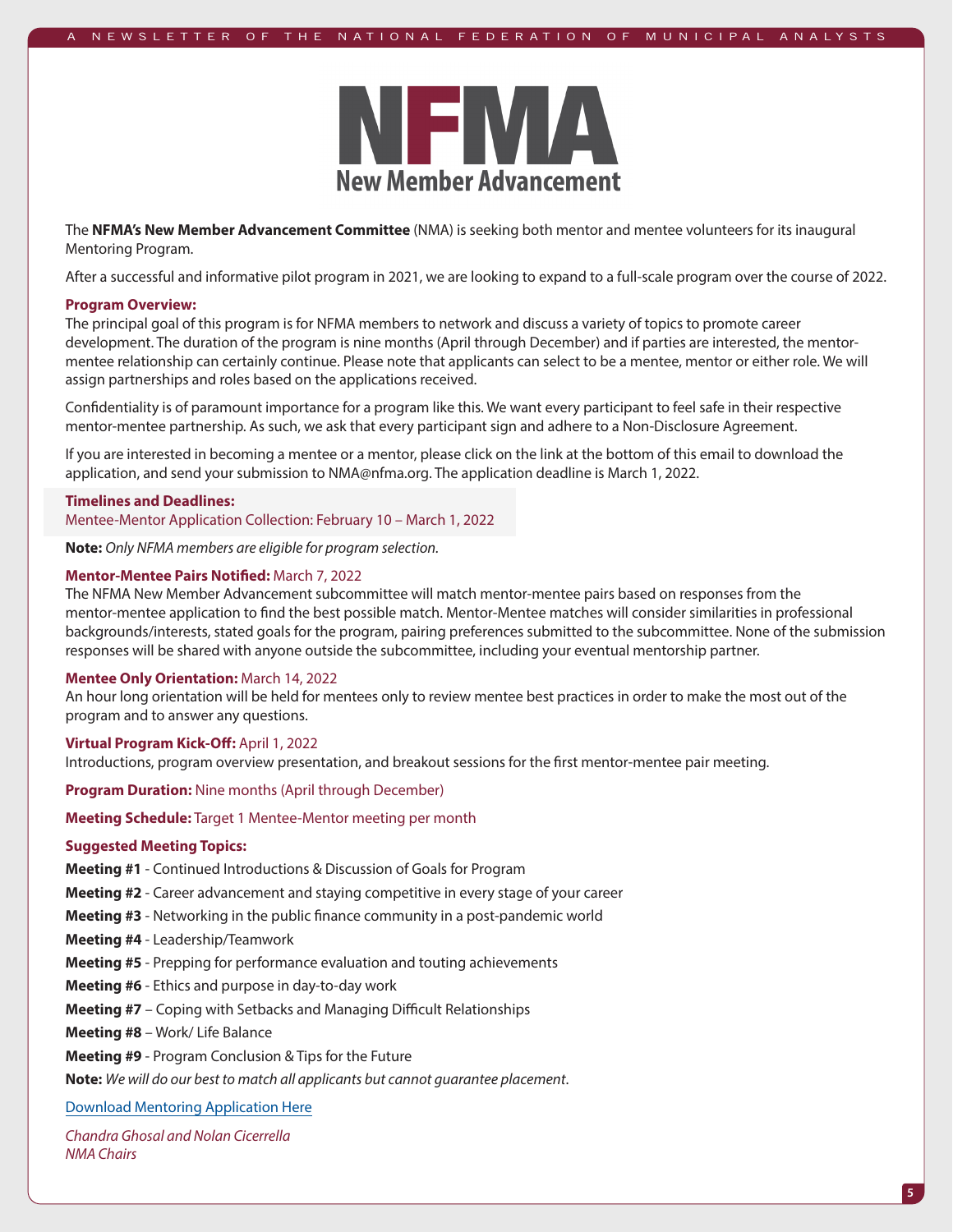

Greetings on behalf of the CSMA! We're excited to kick off our programming for 2022 with a Zoom Social/Member Annual Meeting on Wednesday, March 9 at 2pm PT. Details will be sent to CSMA members shortly. In addition, we're currently planning our educational content for the year, which will start with a GASB update on Thursday, March 17 at 9am PT. Additional webinars and/or in-person events include a fireside chat with the California Legislative Analyst (Gabe Petek) and an event focused on natural disaster response and recovery. We are also exploring the possibility of our Fall Conference in Napa; we'll communicate all information to CSMA members as we finalize logistics.

We continue to try to be cognizant of the virtual demands on our members' time. We hope everyone enjoyed the NFMA Advanced Webinars, as well as the fiscal outlook events sponsored by other NFMA Constituent Societies.

As always, please reach out to us with ideas and suggestions regarding programming (alexandra.cimmiyotti@moodys.com).

*Sincerely, Alexandra Cimmiyotti CSMA Chair*

**The 2022 board members:** *Alexandra Cimmiyotti*, Moody's (Chair); *Marie Autphenne*, Raymond James (Vice-Chair); Andrew Porges, Assured Guaranty (Treasurer/ Secretary); *Todd Tauzer*, Segal Consulting (Senior Program Chair); *Vander Shanholt*, Franklin Templeton (Program Chair); *Tim Tung*, S&P Global Ratings (At-Large); and *Jason Pollack*, Wells Fargo Bank (Immediate Past Chair).



In 2022 we are marking the second official year of MARMOT and are off to a great start. We held an economic roundtable on Zoom with both national perspectives (Beth Ann Bovino, S&P Global), and Rocky Mountain region insights (Ben Demko, Key Bank). It was very well-attended and there were a lot of audience questions.

Given officer tenure and our limited operating history, we do not have any changes to our board for 2022. The leadership team is: Jane Ridley, president (S&P Global); Tanner Teply, VP (Key Government Finance); Vasilios Gerasopolous, treasurer (Davidson Fixed Income Management); Anne Bensard, secretary (Kutak Rock); and three at-large members, Erika Coombs (Piper Sandler), Jon Dunfield (Zions), and John Miller (Charles Schwab Investment Management).

Since everyone is eager to get back out in the world, we are working to organize a tour of a #builtbybonds asset in Denver in the spring. Other plans for the year include another MARMOT outing to a Rockies game in the summer. We had such great turnout in 2021 and hope to keep the tradition going.

*Jane Ridley MARMOT President*



The BMAF's peaceful transition of power is complete. The board is hard at work planning virtual and in-person learning and social networking opportunities. We are awaiting the results of a recent survey to ascertain the best way to proceed in 2022 and to make sure we are serving all the needs of our members. We are eager to get started but before we do, we want to make sure our membership is comfortable and feels safe with our offerings. Potential topics include: "A Mid-year Market Update" "Distressed Situations - Charter Schools", ESG and others.

The board feels strongly that social gatherings and networking events have an increased importance in 2022 and will be looking to add additional events to this year's calendar. The board also realizes that scheduling can be an issue for most members and will send out a "Save the Date" email as soon as event details are finalized. This will give folks more advanced notice so they can plan accordingly. The board is also exploring the Boston community's appetite for a BMAF Mentor/Mentee program.

We want to welcome Colleen Murphy of Greenberg Traurig as BMAF's new Treasurer. Colleen brings a wealth of industry experience and a great energy to the board and from what we are told has a fantastic venue for in-person events. Like we need another reason for the pandemic to be over.

Despite being in the grip of a typical New England winter, things at the BMAF are heating up. It looks like 2022 is shaping up to be a busy year for the BMAF and our membership.

#### *John Murphy*

*BMAF Past President and NFMA Board Representative*

#### **2022 BMAF Board**

*Matt Whoriskey* – **President** *Jeff Sayman* – **Vice President** *Colleen Murphy* – **Treasurer**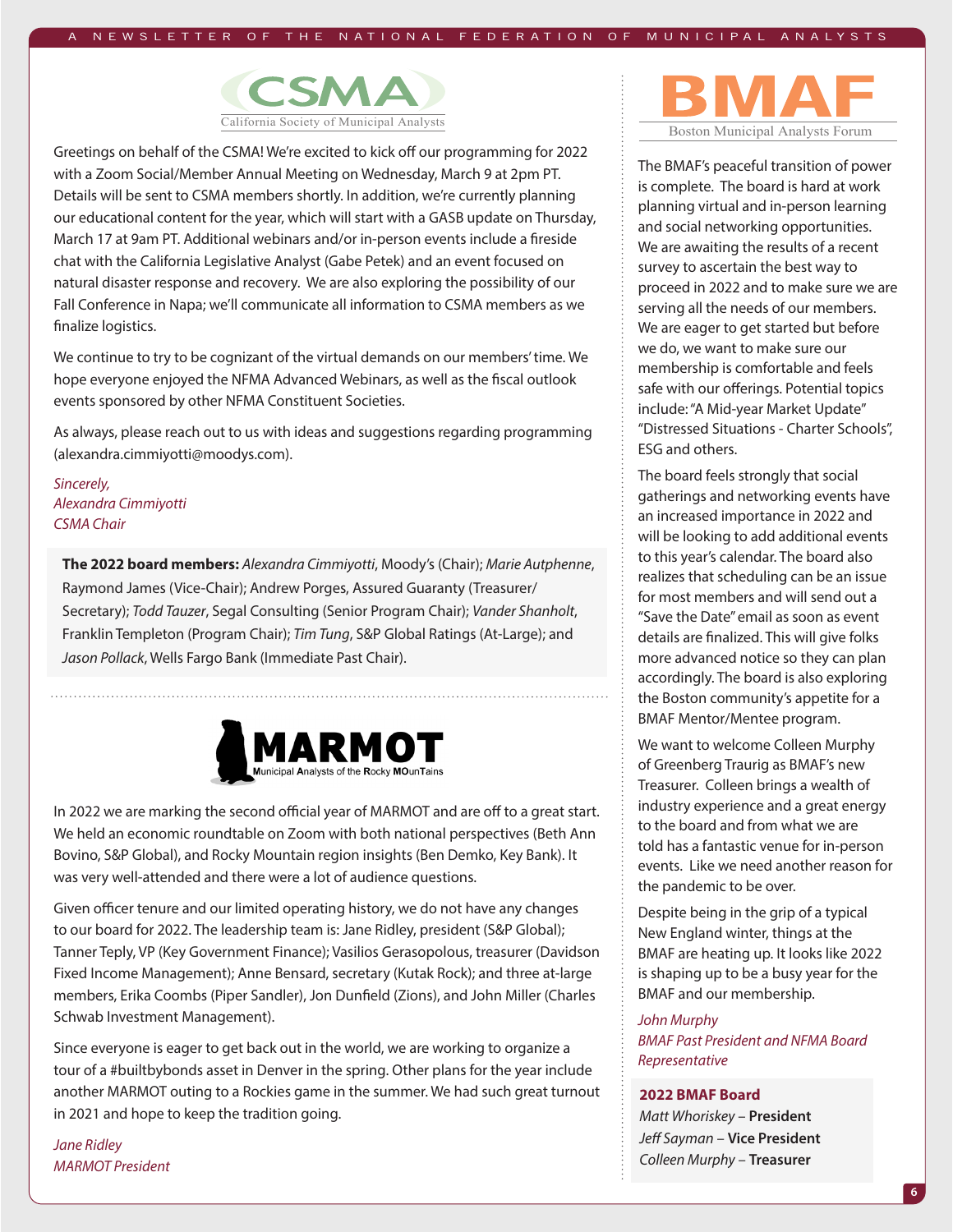

Through the diligence and hard work of our Program Committee, led by our new Program Chair, Tiffany Tribbitt, MAGNY is off to a great 2022 season. We welcomed Tiffany to the board as the new MAGNY Program Chair and started the season strong with an event on data analytics on January 21. Eden Perry became the new MAGNY Chairperson. A big thanks to "outgoing" board President, Richard Raphael, whose enthusiastic and innovative leadership was remarkable, and a special thanks to Michael Imber, whose Immediate Past Chair's term expired with the new year. We'll miss his institutional knowledge and very active and wise counsel. Fellow board members transitioned to new roles, including Michael D'Arcy to Treasurer, Patrick Luby to Secretary, and Leonard Jones Luby to Membership Chair.

#### **Events- 2022:**

**January 21, 2022:** The 2022 Season kicked off with a continuation zoom panel discussions around a hot topic on data. "Efficient of Overwhelming: How is Enhanced Data and Analytics Driving Municipal Analysis?". The panelists discussed whether the availability of better data enhances our analysis, specifically in terms of ESG and emerging risks. The panelists discussed key issues around the debate- are we enhancing our analysis, or are we getting lost in all the numbers and clouding the issues? We had a great line up of speakers: Abhishek Lodha, Vice President, Public Finance Product Management, Assured Guaranty, Ksenia Koban, Co-Head of ESG/Responsible Investment Practices & Head of Municipal Credit Research & Strategy, Payden & Rygel, Nisha Prasad, Head of ESG Integration for Municipal Fixed Income, Nuveen, and our Co-Moderators were: Blake Lynch, Enterprise Sales Lead, IMTC and Yang Li, Associate Director, Public Finance, Kroll Bond Rating Agency.

**February 16, 2022:** Our Zoom panel returns- note a big change for MAGNY: new day same time- Wednesday at noon. "Will the structural shifts in the commercial real estate market catalyzed by COVID 19 permanently impact municipal tax revenues?". This session will not be recorded and is closed to the media. The panel will be moderated by Chris Fenske Head of Capital Markets Research – Global Markets Group, IHS Markit. Panelists include Gay (Scholastica) Cororaton, Senior Economist, National Association of Realtors, George Sweeting, Acting Director, NYC Independent Budget Office, and Manish Rajguru, Commercial Mortgage Backed Securities Portfolio Manager, OFS Capital Management. The panelists will discuss the following questions: How is the current state of the CRE market impacting real estate tax assessments and collections? Which COVID-19 related impacts to the CRE market are temporary and which are more likely to be permanent? Which geographies are the early beneficiaries of the changes in the CRE market post-COVID-19?

MAGNY is currently planning an in-person lunch for our March 23, 2022 date at the NYC Bar Association. We will offer a Zoom option. The topic is still TBD. Mark your calendars for our other upcoming luncheon series: April 27, May 11th, and June 15th. We will monitor the health and safety situation and revert to all virtual if necessary. Last, the golf outing in May is scheduled to take place (thank you Gerry Lian!)- stay tuned for more details-date subject to change.

#### *Best, Eden Perry, MAGNY Chair*



The MSMA had a party in December to usher in the holidays; there was a good turnout considering most have not returned to the office. This was the first meeting since last summer as we took another pause with our activities again steered by the pandemic. We transitioned our officer team virtually in January, and are currently planning for a few virtual events in the winter to be followed by in-person meetings in the spring. Our officer team was the same for 2020 and 2021, so the new board will be taking on the challenge of the return to normalcy. Our group is excited to get back together in person, so we're looking forward to seeing many of you at the NFMA Annual in Vegas this May.

*Brent Miller MSMA Outgoing President*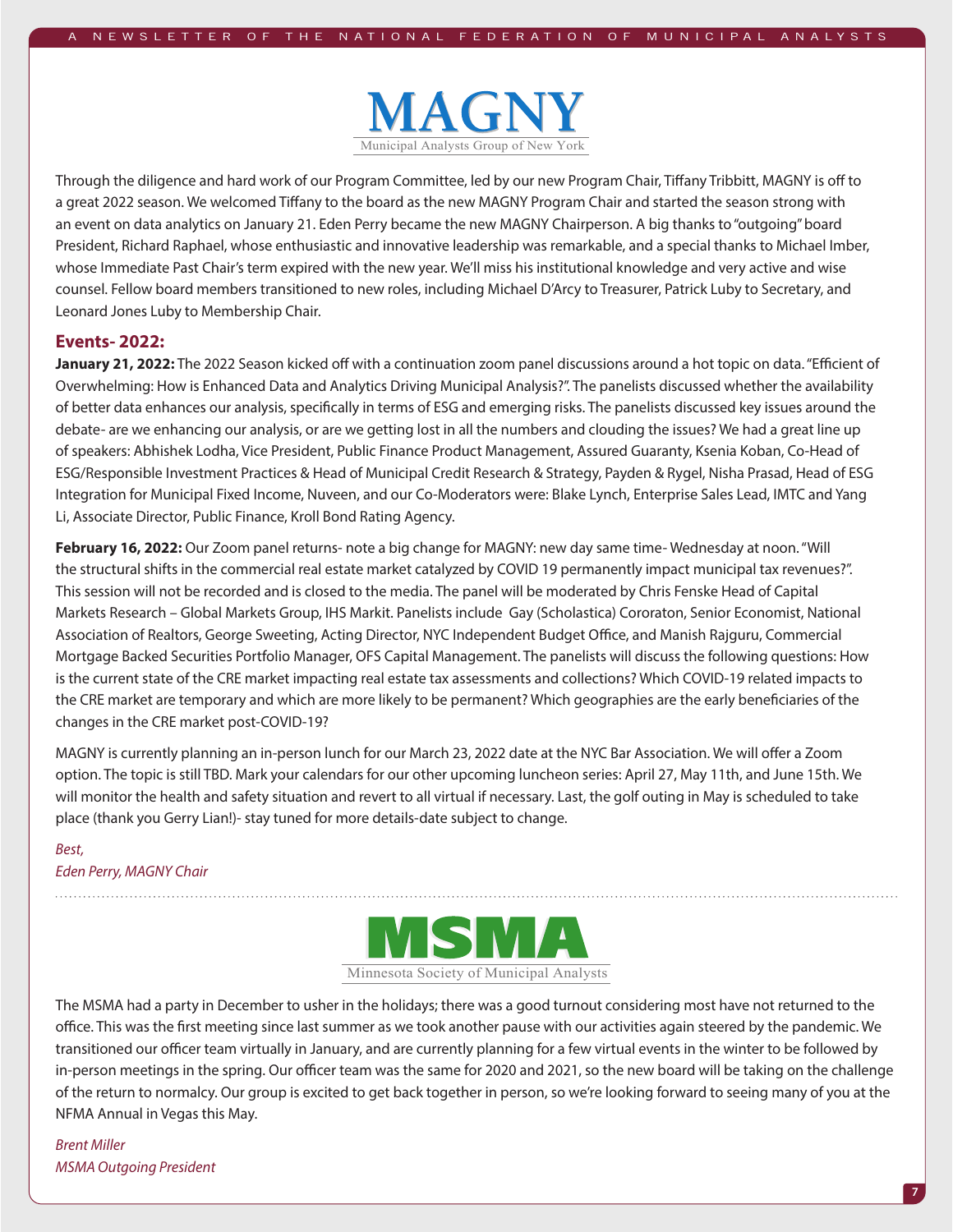### **NFMA Board of Governors - 2022**

| <b>Name</b>                | <b>Seat</b>          |
|----------------------------|----------------------|
| Rachel Barkley*            | Chair                |
| Mark Capell*               | <b>Vice Chair</b>    |
| Ron Mintz*                 | Treasurer            |
| John Ceffalio*             | Secretary            |
| Anne Ross*                 | Immediate Past Chair |
| Geoffrey Buswick           | At-Large             |
| Matt Hilliard              | At-Large             |
| Neene Jenkins              | At-Large             |
| Angela Kukoda*             | At-Large             |
| Adebola Kushimo            | At-Large             |
| Poonam Patidar*            | At-Large             |
| John Murphy                | <b>BMAF</b>          |
| Molly Shellhorn            | CMAS                 |
| Jason Pollack              | <b>CSMA</b>          |
| Eden Perry                 | <b>MAGNY</b>         |
| Jane Ridley                | <b>MARMOT</b>        |
| <b>Brent Miller</b>        | <b>MSMA</b>          |
| Erin Ortiz                 | <b>PhAMAS</b>        |
| <b>Edward "Ted" Damutz</b> | <b>SMFS</b>          |
| <b>Emily Hieber</b>        | Alternate            |
|                            |                      |

*\*Executive Committee Members*

### **2022 Committee Chairs**

| <b>Standing Committee</b>  | Subcommittee               | <b>Chair</b>      | Co-Chair            |
|----------------------------|----------------------------|-------------------|---------------------|
| <b>Disclosure</b>          |                            | Angela Kukoda     | Maria Matesanz      |
| <b>Education</b>           |                            | John Ceffalio     |                     |
|                            | <b>Advanced Seminar</b>    | Jason Pollack     |                     |
|                            | <b>Annual Conference</b>   | Neene Jenkins     | <b>Brent Miller</b> |
|                            | <b>Introductory Course</b> | Carol Spain       | Eric Kim            |
|                            | Webinar                    | Molly Shellhorn   |                     |
| <b>Finance</b>             |                            | <b>Ron Mintz</b>  |                     |
|                            | Sponsorship                | (open)            |                     |
| <b>Industry Practices</b>  |                            | Mark Capell       | Erin Ortiz          |
| <b>Membership Outreach</b> |                            | Adebola Kushimo   |                     |
|                            | Communications             | John Murphy       |                     |
|                            | New Member Advancement     | Chandra Ghosal    | Nolan Cicerrella    |
|                            | Society Outreach           | Alexander Vaisman |                     |
| <b>Nominating</b>          | Awards, Nominations        | Anne Ross         |                     |
| DE&I                       |                            | Neene Jenkins     | Nicole Byrd         |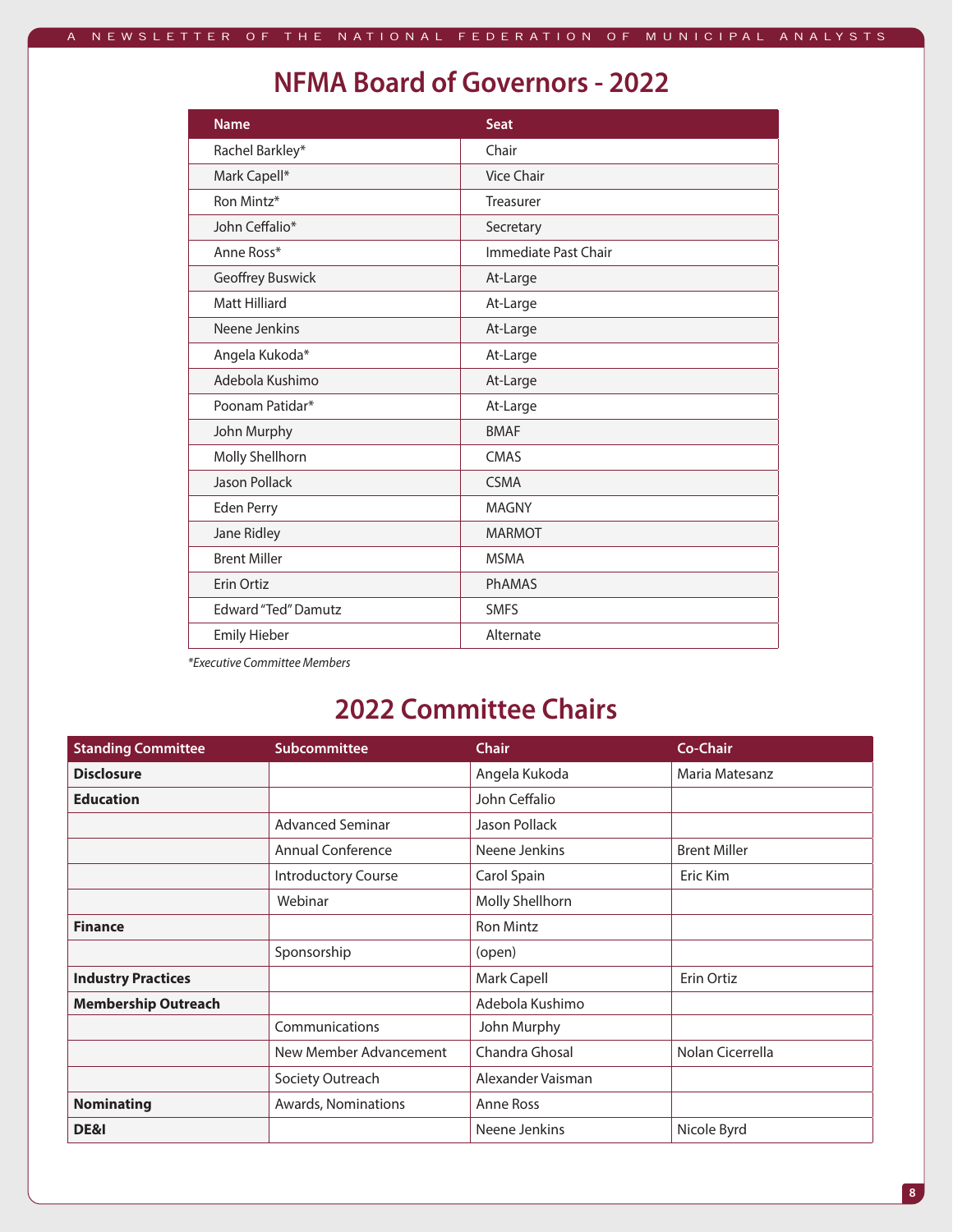# **Sponsorship**

# Thanks to all 2022 NFMA Sponsors!

# **DIAMOND PLUS**

**Assured Guaranty Build America Mutual Fitch Ratings Greenberg Traurig Mintz S&P Global Ratings**

### **DIAMOND**

**Ballard Spahr, LLP KBRA Moody's Investors Service**

> **GOLD Davis & Ceriani - 2022 WiFi Sponsor**



**We look forward to adding more sponsors soon. If your firm is not on this list, and you would to consider sponsorship, contact** *Lisa Good***, lgood@nfma.org**